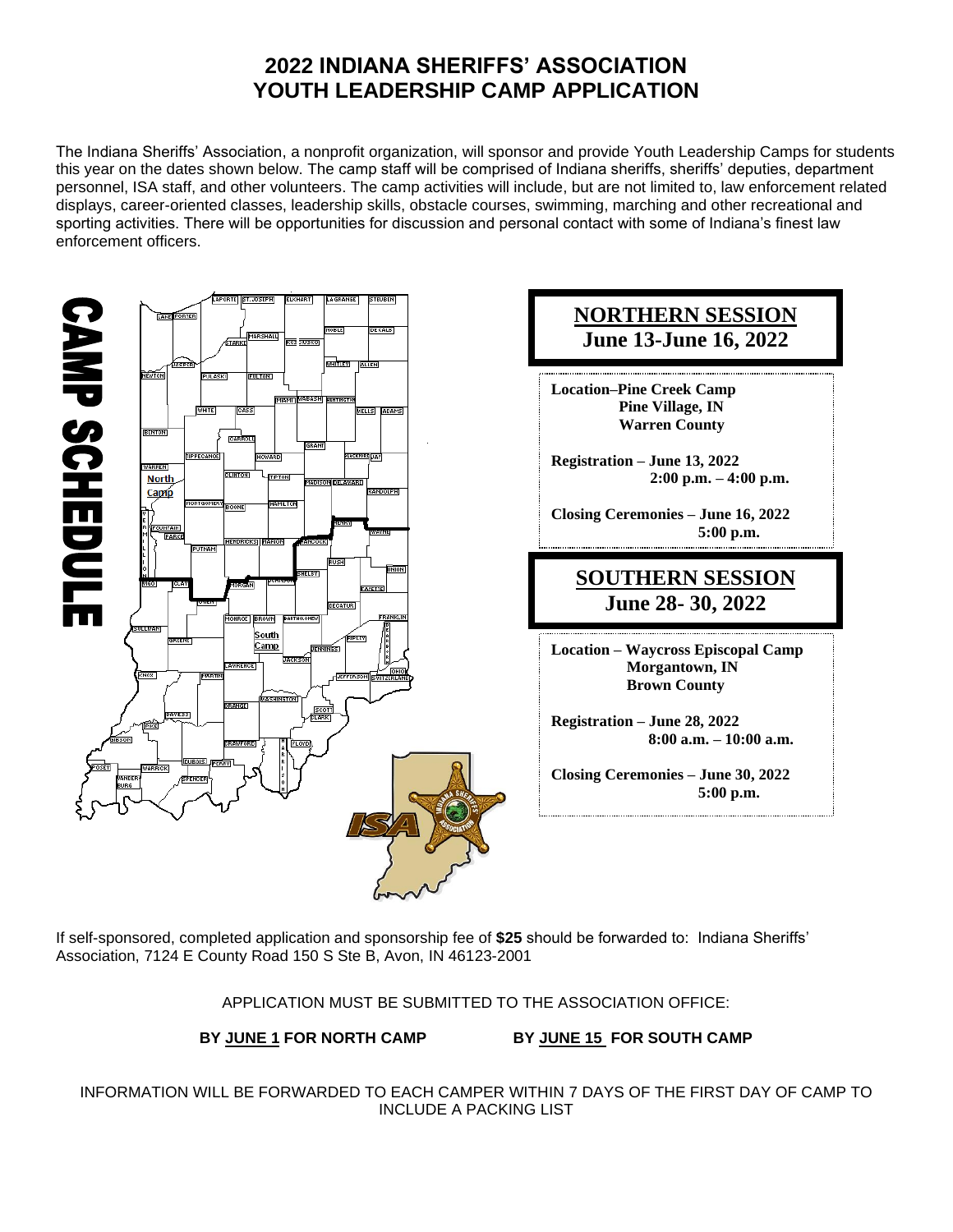

### **A YOUTH LEADERSHIP ORIENTATION PROGRAM FOR INDIANA YOUTH**

**(Campers are only permitted to attend this camp ONE time.)**



Applicant's Information: Applicants must currently be in the 7<sup>th</sup> or 8<sup>th</sup> grade, entering the 8<sup>th</sup> or 9<sup>th</sup> grade in the Fall of 2022.

| Name 1 ast First                                                                                                              |               |                     | $\overline{\phantom{a}}$                                                                                                                                                                                                       |                                                         |                     |  |  |  |
|-------------------------------------------------------------------------------------------------------------------------------|---------------|---------------------|--------------------------------------------------------------------------------------------------------------------------------------------------------------------------------------------------------------------------------|---------------------------------------------------------|---------------------|--|--|--|
|                                                                                                                               |               | Middle Initial      |                                                                                                                                                                                                                                |                                                         |                     |  |  |  |
|                                                                                                                               |               |                     |                                                                                                                                                                                                                                |                                                         |                     |  |  |  |
|                                                                                                                               |               |                     |                                                                                                                                                                                                                                |                                                         |                     |  |  |  |
| I am currently in (check one):                                                                                                |               |                     | I plan to attend the following session (check one):                                                                                                                                                                            |                                                         |                     |  |  |  |
| 7 <sup>th</sup> Grade (entering 8 <sup>th</sup> Grade in the Fall of 2022)                                                    |               |                     | North Session (June 13-June 16, 2022)                                                                                                                                                                                          |                                                         |                     |  |  |  |
| 8 <sup>th</sup> Grade (entering 9 <sup>th</sup> Grade in the Fall of 2022)                                                    |               |                     | <b>South Session (June 28-30, 2022)</b>                                                                                                                                                                                        |                                                         |                     |  |  |  |
|                                                                                                                               |               |                     | (Adult Sizes)                                                                                                                                                                                                                  | Shirt Size: S M L XL XXL Male or Female<br>(Circle One) |                     |  |  |  |
| <b>Parent or Guardian Information:</b>                                                                                        |               |                     |                                                                                                                                                                                                                                |                                                         |                     |  |  |  |
| Name<br>last First                                                                                                            |               | Middle Initial      |                                                                                                                                                                                                                                |                                                         |                     |  |  |  |
|                                                                                                                               |               |                     |                                                                                                                                                                                                                                |                                                         |                     |  |  |  |
|                                                                                                                               |               |                     |                                                                                                                                                                                                                                |                                                         |                     |  |  |  |
| Primary Phone (1, 2002) 2012 2022 Alternate Phone (2, 2008) 2022 2022 2023                                                    |               |                     |                                                                                                                                                                                                                                |                                                         |                     |  |  |  |
| Alternate emergency contact information:                                                                                      |               |                     |                                                                                                                                                                                                                                |                                                         |                     |  |  |  |
|                                                                                                                               |               |                     | Name Last First First Relationship Last Last Contract Contract Contract Contract Contract Contract Contract Contract Contract Contract Contract Contract Contract Contract Contract Contract Contract Contract Contract Contra |                                                         |                     |  |  |  |
| Primary Phone (1, 2002) 2012 2022 Alternate Phone (2, 2008) 2022 2022 2023                                                    |               |                     |                                                                                                                                                                                                                                |                                                         |                     |  |  |  |
|                                                                                                                               |               |                     |                                                                                                                                                                                                                                |                                                         |                     |  |  |  |
| <b>Medical Information of Applicant:</b>                                                                                      |               |                     |                                                                                                                                                                                                                                |                                                         |                     |  |  |  |
|                                                                                                                               |               |                     |                                                                                                                                                                                                                                |                                                         |                     |  |  |  |
| List Dosage amount and time to be given for each medication:                                                                  |               |                     |                                                                                                                                                                                                                                |                                                         |                     |  |  |  |
| <b>Medication Name</b>                                                                                                        | <b>Dosage</b> | <b>When to Take</b> | <b>Medication Name</b>                                                                                                                                                                                                         | <b>Dosage</b>                                           | <b>When to Take</b> |  |  |  |
|                                                                                                                               |               |                     |                                                                                                                                                                                                                                |                                                         |                     |  |  |  |
|                                                                                                                               |               |                     |                                                                                                                                                                                                                                |                                                         |                     |  |  |  |
|                                                                                                                               |               |                     |                                                                                                                                                                                                                                |                                                         |                     |  |  |  |
| Identify any and all medical conditions that may hinder the applicant's participation in camp activities or of which the Camp |               |                     |                                                                                                                                                                                                                                |                                                         |                     |  |  |  |
| Staff should be aware: ______                                                                                                 |               |                     |                                                                                                                                                                                                                                |                                                         |                     |  |  |  |

I hereby consent and give permission to the Camp Staff to provide non-emergency medical treatment. Camp Staff has my permission to give my child (circle all that apply, generic forms may be used):

Tylenol Advil Benadryl Ibuprofen Tums Other\_\_\_\_\_\_\_\_\_\_\_\_\_

| Applicant's Physician's Name |                               |  |         |             | Physician's Phone # |  |  |  |
|------------------------------|-------------------------------|--|---------|-------------|---------------------|--|--|--|
|                              | <b>For ISA use only:</b> Paid |  | Entered | Info Mailed | Cert Printed        |  |  |  |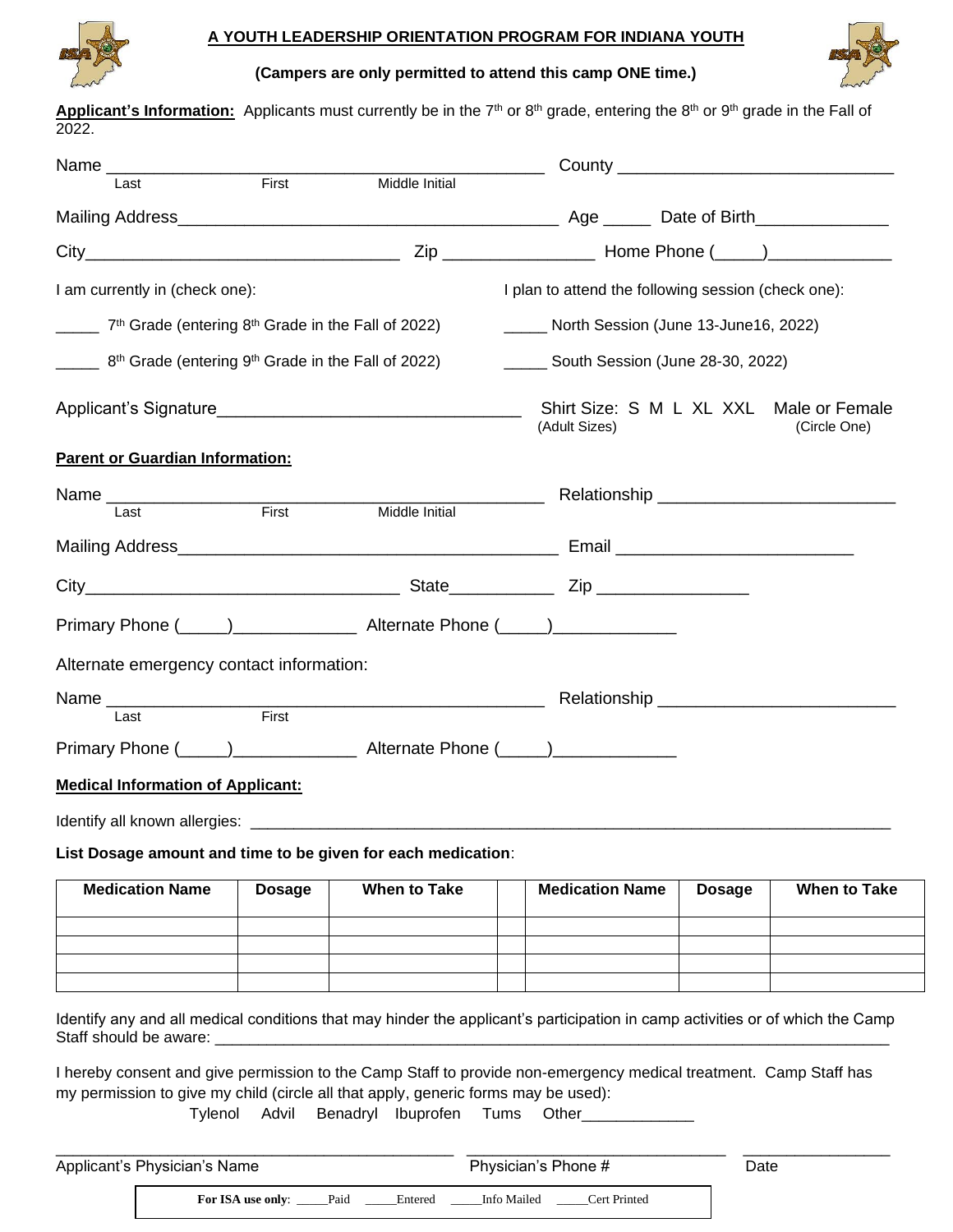#### **RELEASE AND WAIVER OF LIABLITY AND ASSUMPTION OF RISK AND INDEMNITY AGREEMENT**

This application is to be completed and signed by a custodial parent or legal guardian. Where parents are separated or divorced, this form must be signed by the parent with legal custody as established by a court.

I understand that the Indiana Sheriffs' Association's ("ISA") Youth Leadership Camps will be staffed by volunteers comprised of Indiana sheriffs, sheriffs' deputies, sheriffs' department personnel, ISA staff, and other volunteers ("Camp Staff"). I have fully read this application including this Release and Waiver of Liability and Assumption of Risk and Indemnity Agreement (the "Agreement"). I promise and agree on behalf of myself, my spouse, partner, or any other person with standing to sue on behalf of the above applicant that no claim will be made or suit brought arising out of or related in any way to the ISA's Youth Leadership Camp or the above applicant's participation in it. I acknowledge that I know and appreciate the risks and dangers involved in the Camp and have explained them to the applicant. I and the above applicant agree that we are assuming all risks of injury, both known and unknown, now and in the future, which may include, but is not limited to, serious and permanent bodily injury or death as well as any other damage incident to the applicant's participation in the Camp. Further, I do hereby release and forever discharge the Camp Staff, the Indiana Sheriffs' Association, Inc., all Indiana Sheriffs' Offices, and all volunteers together with their representatives, agents, officers, employees, officials, and volunteers (collectively "the Releases") from any and all claims, demands, actions and causes of actions of any sort for any injuries sustained by the applicant and from any damages to the applicant and/or the applicant's property **including claims of negligence** ("Released Claims"). I understand that camp activities include, but are not limited to, **Simunition® pistol training**, **Seat Belt Convincer Demonstration Device**, law enforcement displays, career-oriented classes, obstacle courses, swimming, tug-of-war, marching and other recreational and sporting activities. I promise and agree to indemnify and hold harmless Releases from any judgment, costs and expenses, including medical expenses and attorneys' fees (including the cost of responding to and defending against any Released Claims), related to any Released Claims. **Released Claims includes any and all personal injury or property damage caused by negligence.**

**Transportation Authorization:** I hereby give permission for Camp Staff to transport the above applicant to and from camp activities. I understand and agree that Released Claims includes claims related to transportation of the applicant to and from camp activities.

**Medical and Emergency Authorization:** I hereby certify and affirm that the above applicant is in good physical health. I understand that if injury or illness occurs to the applicant, medical and/or hospital care will be given. I hereby consent and give permission to the Camp Staff to provide non-emergency medical treatment. I understand that in case of serious injury or illness, an attempt will be made to notify the parent or legal guardian from the information furnished on this form. If the parent or legal guardian cannot be reached, I hereby consent and give my permission for treatment or surgery to be administered as recommended by the attending physician(s). I will be fully responsible for any costs of any medical treatment. I understand and agree that Released Claims includes claims related to medical and emergency care.

**Promotion Agreement and Photo Release:** I am aware that photographs or video may be taken of ISA's Youth Leadership Camp participants during various events and activities. These pictures may be taken by the Camp Staff, professional photographers, news media, other campers or their parents, friends, or relatives, volunteers, or other people involved in or observing the Camp. I hereby waive the right to see or approve any publications that contain photographs of me and/or the applicant. I release the Releases as identified above from any and all responsibility for any harm or invasion of privacy that may occur or be produced by taking photographs or video of me and/or the applicant. I further give the Camp Staff, the ISA, and their representatives permission to use photographs or video that include me and/or the above applicant in any and all media products for promotion, art, advertising, editorial or other purposes. This may include, but is not limited to, social media, Facebook, Twitter, newsletters, both print and electronic, posters, brochures, ads, post cards, and web pages.

**Parent or Guardian Permission:** I hereby certify and affirm that I am legally authorized to release the Released Claims**, which includes claims for negligence**, and to sign and be bound by this Agreement to allow the applicant to participate in the ISA Youth Leadership Camp. I have read and understand all of the information in this application and Agreement. I have confirmed the accuracy of the emergency contact information provided in this application. I acknowledge that the ISA is a nonprofit organization and participation in the Camp is completely voluntary. In consideration of the benefits to be derived by the applicant, by signing below I hereby agree to the terms of this Agreement and give my consent and permission for the above applicant to participate in the Camp.

I HAVE READ AND UNDERSTAND THE FOREGOING AGREEMENT AND REQUEST THAT THE ABOVE APPLICANT BE PERMITTED TO ATTEND THE CAMP SUBJECT TO THE ABOVE TERMS AND CONDITIONS.

Applicant's Printed Name:

\_\_\_\_\_\_\_\_\_\_\_\_\_\_\_\_\_\_\_\_\_\_\_\_\_\_\_\_\_\_\_\_\_\_\_\_\_\_\_ \_\_\_\_\_\_\_\_\_\_\_\_\_\_\_\_\_\_\_\_\_\_\_\_\_\_\_\_\_\_\_\_\_\_\_ \_\_\_\_\_\_\_\_\_\_\_\_\_\_\_\_\_\_ Parent/Legal Guardian Printed Name **Parent/Legal Guardian Contact Phone No.** (Alternate Phone No.)

Parent/Legal Guardian Signature: